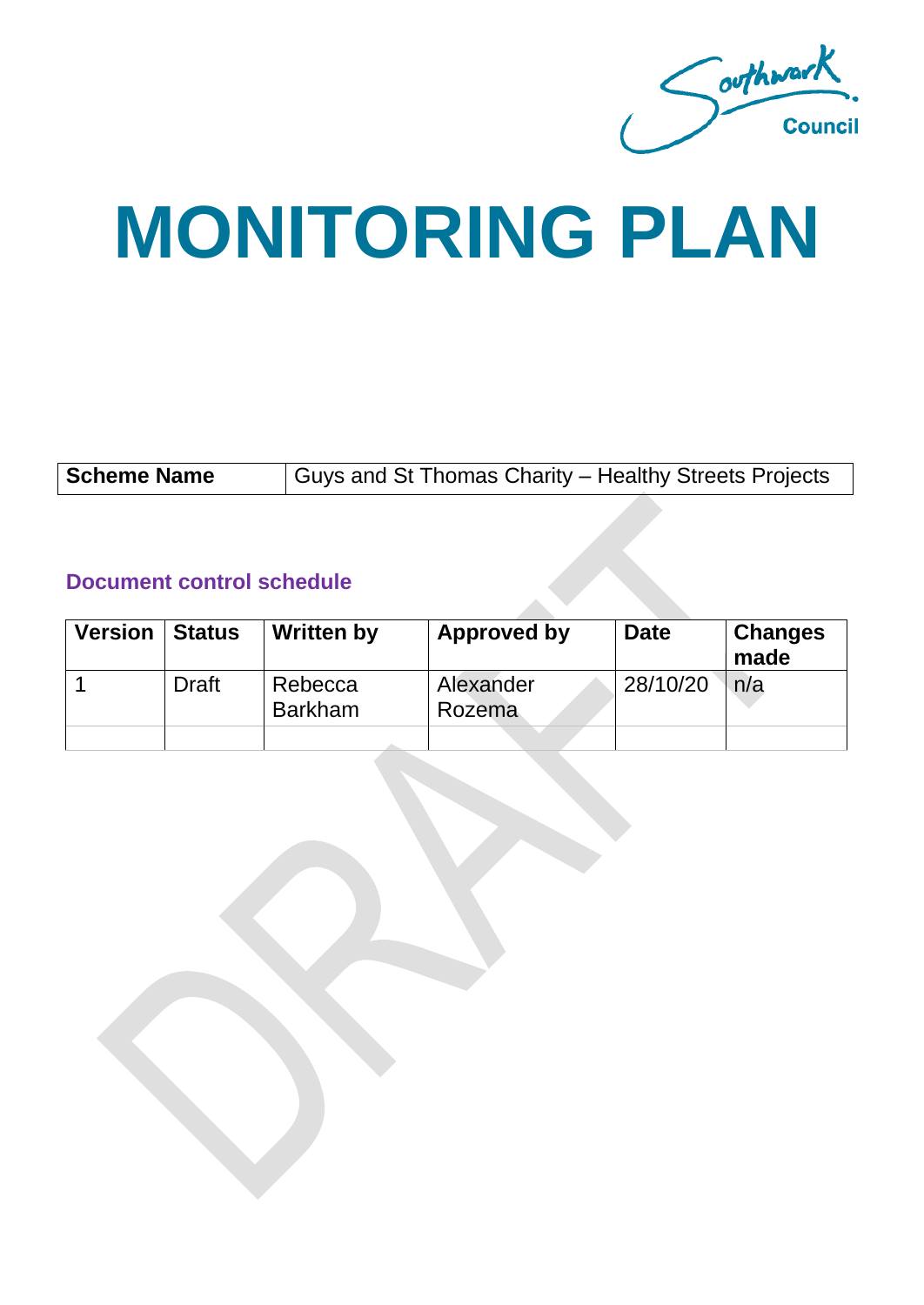#### **Section 1 Project Objective**

Guy's and St Thomas' Charitable trust (GSTTC) is delivering a long-term multi-million pound programme tackling the main health challenges facing Lambeth & Southwark. Within this programme there is a focus on improving air quality, reducing child obesity and reducing the burden of long-term conditions such as heart disease and type-2 diabetes. In particular GSTTC have asked to focus on areas with high levels of deprivation and poor air quality.

The aim of this project is to improve the healthiness of the streets in the project areas so that more people can comfortably walk, cycle and spend time on these streets. The project areas selected are neighbourhoods in which people are accessing schools, parks and local amenities. Reducing inequalities is built into the project objectives through the choice of project locations, and application of the Healthy Streets Approach.

Project objectives:

- Deliver measurable improvement in the Healthy Streets score for intervention streets
- Deliver no reduction in Healthy Streets score for adjacent streets
- Deliver a measurable improvement in walking and cycling levels in project areas compared with control areas
- Deliver a measurable increase in 'dwell time' in project areas compared with control areas

## **Section 2 Location of project**

Three locations have been selected for GSTTC Healthy Streets schemes:

- Harris Primary Academy Peckham Park Peckham Ward (Figure 1)
- Brunswick Park Primary Camberwell Green and St Giles Wards (Figure 2)
- Ark Walworth Academy Faraday Ward (Figure 3)

Two locations have been selected as control site, where no interventions will be introduced:

- Compass School North Bermondsey Ward (Figure 4)
- Phoenix School Old Kent Road and North Bermondsey Wards (Figure 5)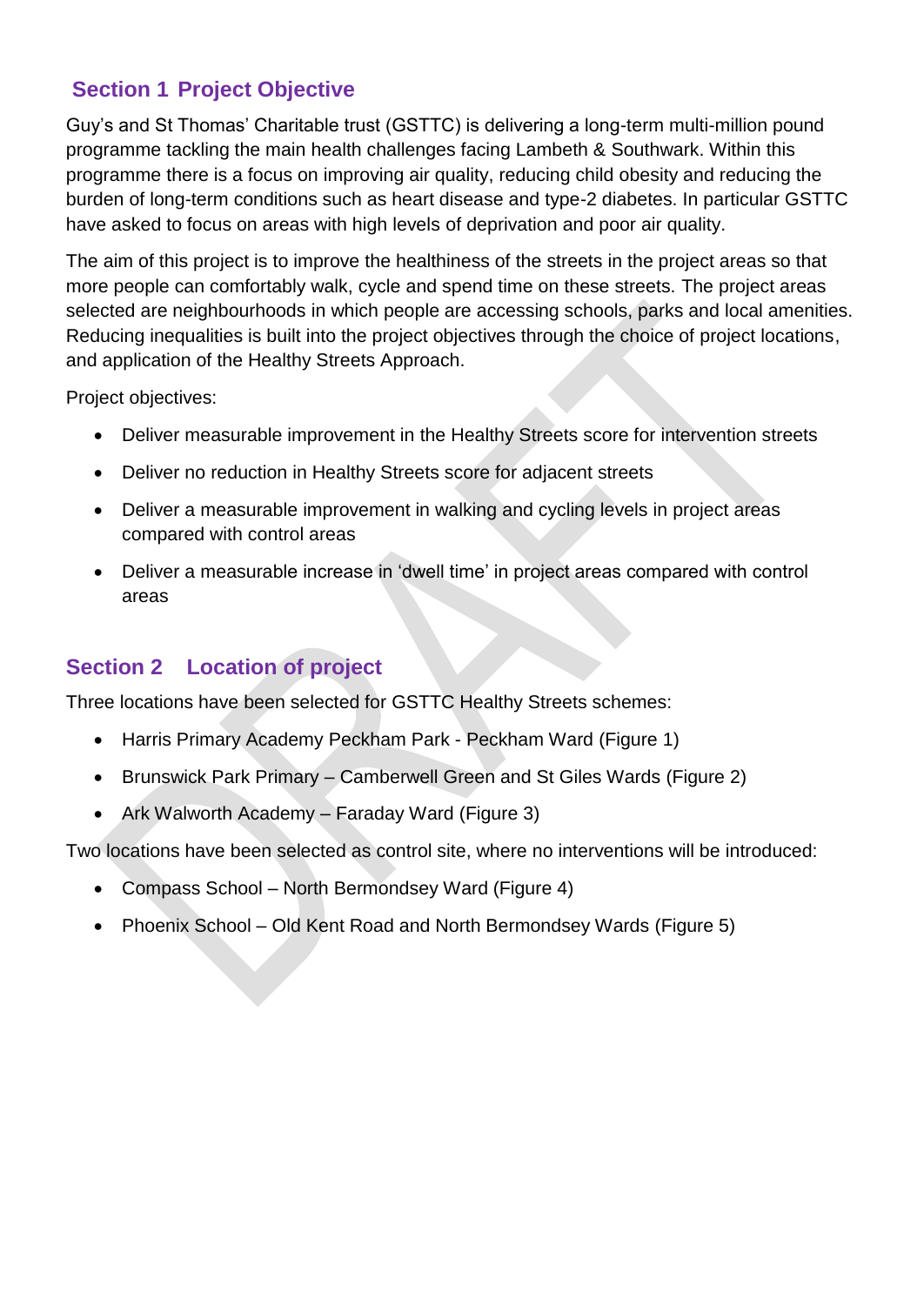

**Figure 1 – Harris Primary Academy Peckham Park - Peckham Ward**



**Figure 2: Brunswick Park Primary - Camberwell Green and St Giles Wards**



**Figure 3 Ark Walworth Academy - Faraday Ward**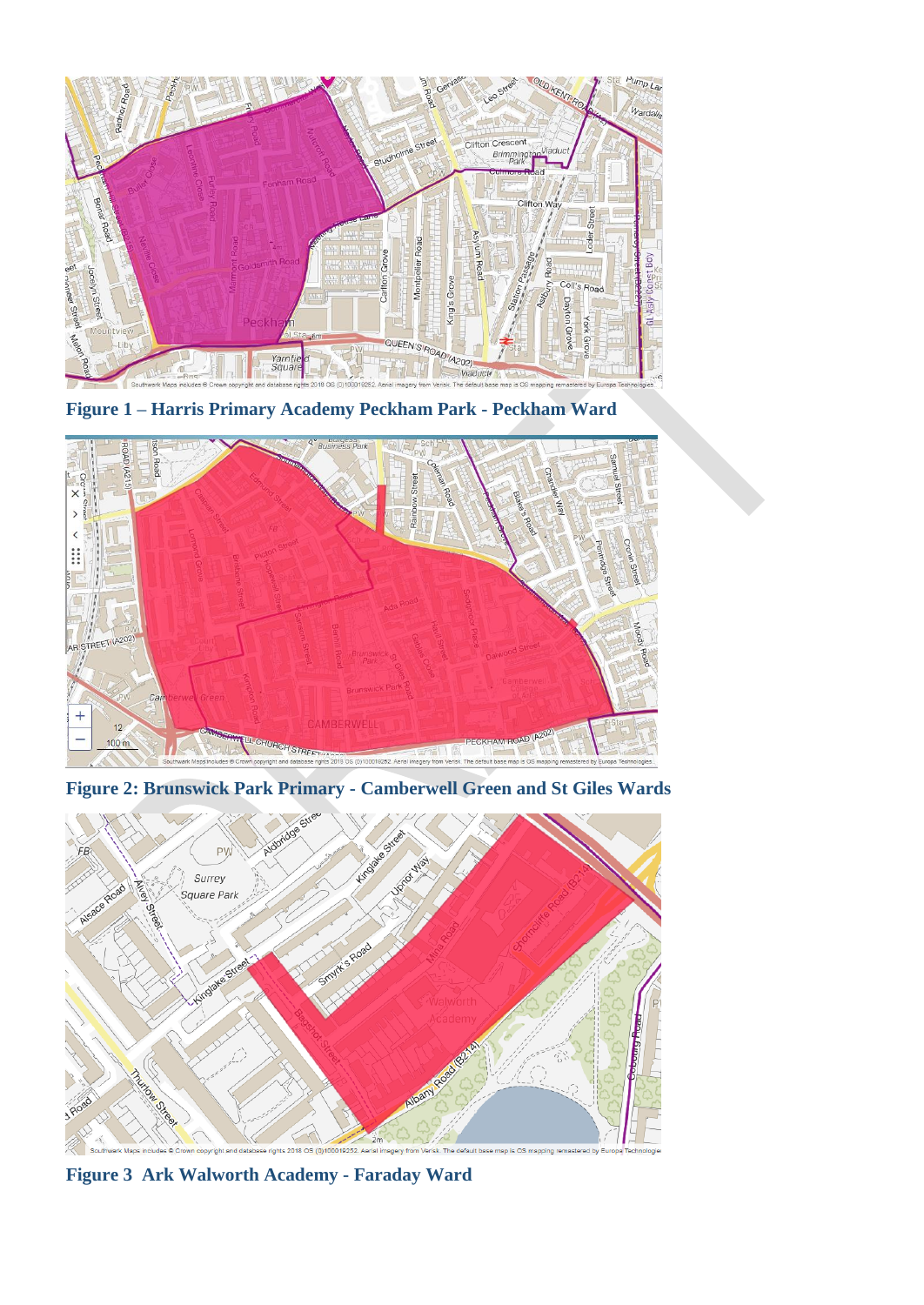

**Figure 4 Control Site 1 - Compass School – North Bermondsey**



**Figure 5 - Control Site 2 - Phoenix School - Old Kent Road/North Bermondsey**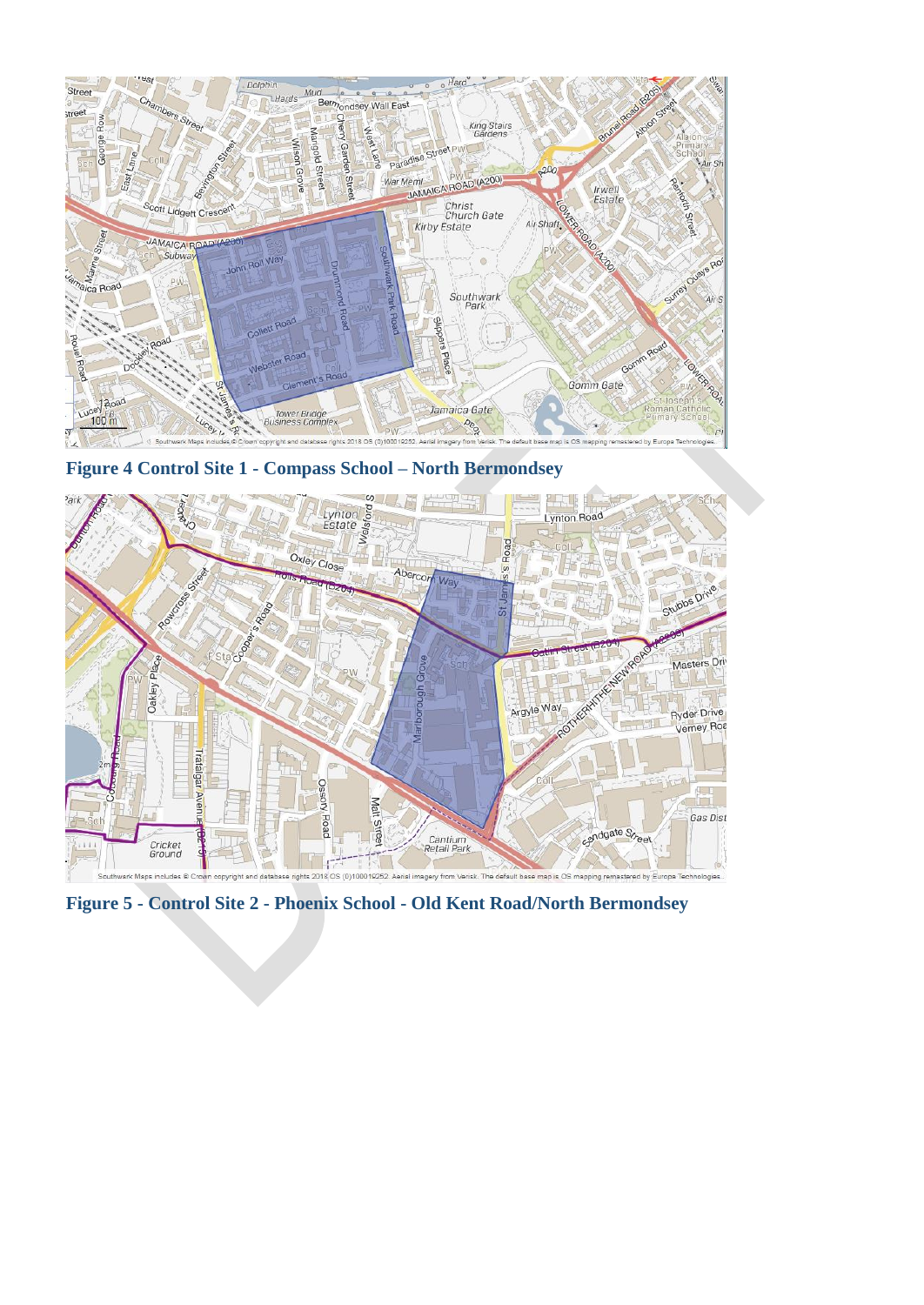#### **Section 3 Strategic Alignment**

This section outlines the key actions from the Movement Plan and Council Targets this scheme is seeking to implement.

| <b>Table 1: Movement Plan Missions and Actions</b> |  |  |
|----------------------------------------------------|--|--|
|                                                    |  |  |

| <b>Mission</b> | <b>Action</b>                                                                                                                                | <b>How</b><br><b>Particular outcomes to be</b><br>considered                                                                           |
|----------------|----------------------------------------------------------------------------------------------------------------------------------------------|----------------------------------------------------------------------------------------------------------------------------------------|
| M <sub>2</sub> | Action 1: Reduce noise pollution                                                                                                             | Reduce traffic levels                                                                                                                  |
| M3             | Action 4: Deliver infrastructure to support<br>active travel<br>Action 5: Enable people to get active                                        | Reduce traffic levels.<br>Provision of better crossing point and<br>cycleway infrastructure to encourage<br>walking and cycling        |
| M <sub>4</sub> | Action 8: Use kerbside efficiently and<br>promote less polluting vehicles<br>Action 9: Manage traffic to reduce the<br>demand on our streets | Promoting less polluting forms of travel<br>Reducing cut-through traffic                                                               |
| <b>M7</b>      | Action 15: Reduce exposure to air pollution<br>Action 16: Zero people killed or injured on<br>our streets by 2041                            | Promoting less polluting forms of travel<br>Reducing cut-through traffic<br>Ensuring safety of all road users is<br>taken into account |

# **Section 4 Objectives**

This section outlines the scheme project objectives.

**Table 2: Scheme Objectives**

| No.            | <b>Project Objectives</b>                                                                            |
|----------------|------------------------------------------------------------------------------------------------------|
|                | Measurable improvement in Healthy Streets score for intervention streets                             |
| $\overline{2}$ | No reduction in Healthy Streets score for adjacent streets                                           |
| 3              | Measurable improvement in walking and cycling levels in project areas compared with control<br>areas |
|                | Measurable increase in 'dwell time' in project areas compared with control areas                     |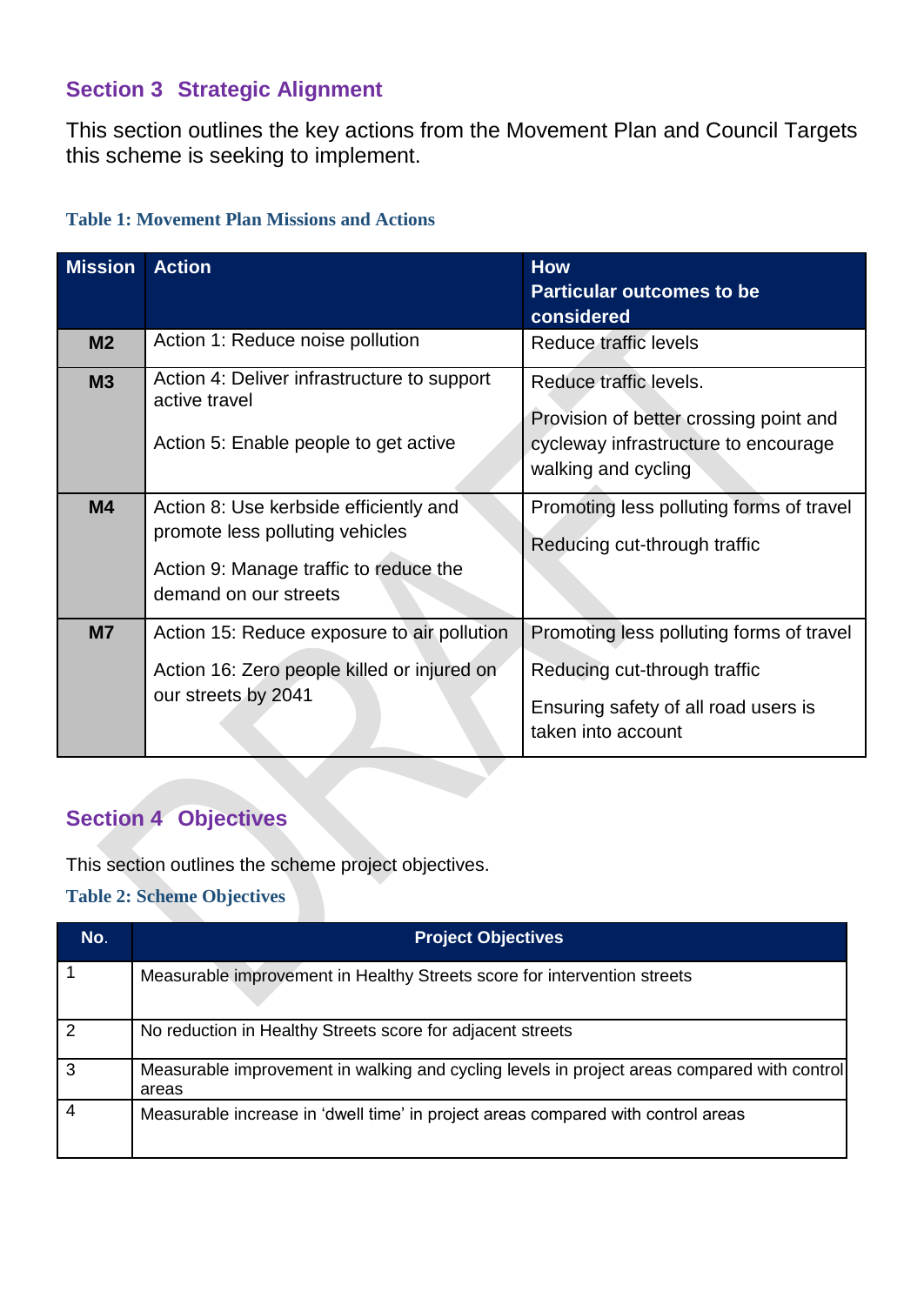# **Section 5 Monitoring indicators**

This section is used to confirm information about the proposed monitoring indicators for the scheme objectives identified in Table 2.

#### **Table 3: Monitoring Indicators**

| <b>Timeframe</b>              | <b>Information about data assessment</b> |                                                                                                                  |                                    |               |  |
|-------------------------------|------------------------------------------|------------------------------------------------------------------------------------------------------------------|------------------------------------|---------------|--|
|                               | <b>Monitoring</b>                        | Location(s)                                                                                                      | <b>Indicate</b>                    | <b>Action</b> |  |
|                               | <b>indicators</b>                        |                                                                                                                  | assessments to be                  | (E) Existing  |  |
|                               |                                          |                                                                                                                  | undertaken                         | (R) Required  |  |
| <b>Baseline</b>               | Vehicle counts                           | ATCs at 29 locations<br>shown in Appendix A1.<br>This covers three<br>scheme locations and<br>two control sites  | November 2020                      | R             |  |
|                               | Cycle count                              | <b>Using ATCs listed</b><br>above and CCTV below                                                                 | November 2020                      | R             |  |
|                               | Dwell time                               | CCTV at 16 locations<br>shown in Appendix A1<br>This covers three<br>scheme locations and<br>two control sites.  | November 2020                      | $\mathsf{R}$  |  |
|                               | Other                                    | TfL signalised junction<br>data                                                                                  | November 2020                      | R             |  |
| <b>After</b><br><b>Survey</b> | Vehicle counts                           | ATCs at 29 locations<br>shown in Appendix A1<br>This covers three<br>scheme locations and<br>two control sites   | 4-8 months after<br>implementation | R             |  |
|                               | Cycle count                              | <b>Using ATCs listed</b><br>above and CCTV below implementation                                                  | 4-8 months after                   | R             |  |
|                               | Dwell time<br>Other                      | CCTV at 16 locations<br>shown in Appendix A1.<br>This covers three<br>scheme locations and<br>two control sites. | 4-8 months after<br>implementation | R             |  |
|                               |                                          | TfL signalised junction<br>data                                                                                  | 4-8 months after<br>implementation | R             |  |